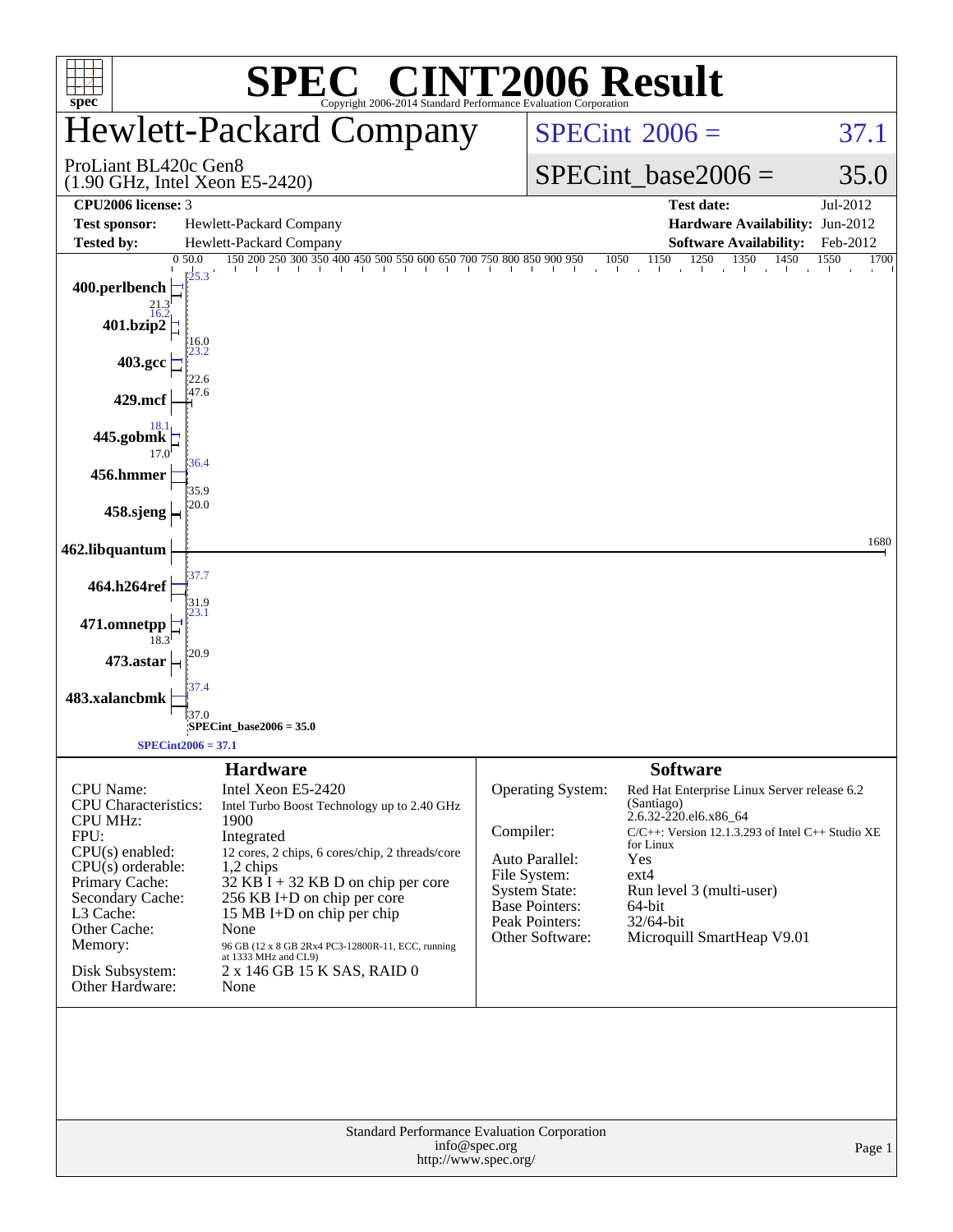

# Hewlett-Packard Company

#### ProLiant BL420c Gen8

(1.90 GHz, Intel Xeon E5-2420)

 $SPECint2006 = 37.1$  $SPECint2006 = 37.1$ 

#### SPECint base2006 =  $35.0$

**[Test sponsor:](http://www.spec.org/auto/cpu2006/Docs/result-fields.html#Testsponsor)** Hewlett-Packard Company **[Hardware Availability:](http://www.spec.org/auto/cpu2006/Docs/result-fields.html#HardwareAvailability)** Jun-2012

**[CPU2006 license:](http://www.spec.org/auto/cpu2006/Docs/result-fields.html#CPU2006license)** 3 **[Test date:](http://www.spec.org/auto/cpu2006/Docs/result-fields.html#Testdate)** Jul-2012 **[Tested by:](http://www.spec.org/auto/cpu2006/Docs/result-fields.html#Testedby)** Hewlett-Packard Company **[Software Availability:](http://www.spec.org/auto/cpu2006/Docs/result-fields.html#SoftwareAvailability)** Feb-2012

#### **[Results Table](http://www.spec.org/auto/cpu2006/Docs/result-fields.html#ResultsTable)**

| <b>Base</b>    |       |                |              |                | <b>Peak</b>  |                |                              |                |                              |                |              |
|----------------|-------|----------------|--------------|----------------|--------------|----------------|------------------------------|----------------|------------------------------|----------------|--------------|
| <b>Seconds</b> | Ratio | <b>Seconds</b> | <b>Ratio</b> | <b>Seconds</b> | Ratio        | <b>Seconds</b> | <b>Ratio</b>                 | <b>Seconds</b> | <b>Ratio</b>                 | <b>Seconds</b> | <b>Ratio</b> |
| 459            | 21.3  | 459            | 21.3         | 459            | <u> 21.3</u> | 387            | 25.3                         | 387            | 25.2                         | 387            | 25.3         |
| 604            | 16.0  | 605            | 16.0         | 605            | 15.9         | 595            |                              | 595            | 16.2                         | 595            | 16.2         |
| 355            | 22.7  | 356            | 22.6         | 355            | 22.6         | 348            | 23.2                         | 348            | 23.2                         | 348            | 23.2         |
| 191            | 47.7  | 193            | 47.3         | 192            | 47.6         | 191            | 47.7                         | 193            | 47.3                         | 192            | 47.6         |
| 615            | 17.1  | 616            | 17.0         | 615            | 17.0         | 578            |                              | 578            | <b>18.1</b>                  | 578            | 18.1         |
| 260            | 35.9  | 260            | 35.9         | 259            |              | 256            |                              | 256            | 36.4                         | 256            | 36.4         |
| 604            | 20.0  | 604            | 20.0         | 604            |              | 604            | 20.0                         | 604            | 20.0                         | 604            | 20.0         |
| 12.3           | 1680  | 12.3           | 1680         | 12.3           | 1680         | 12.3           | 1680                         | 12.3           | 1680                         | 12.3           | 1680         |
| 699            | 31.6  | 693            | 31.9         | 693            | 31.9         | 587            | 37.7                         | 598            |                              | 587            | 37.7         |
| 342            | 18.3  | 342            | 18.3         | 340            |              | 271            | 23.1                         | 270            | 23.1                         | 271            | 23.1         |
| 336            | 20.9  | 337            |              | 334            |              | 336            | 20.9                         | 337            | 20.8                         | 334            | 21.0         |
| 187            | 37.0  | 186            | 37.0         | 186            | 37.1         | 182            |                              | 184            | 37.4                         | 184            | 37.4         |
|                |       |                |              |                | 20.8         |                | 36.0<br>20.0<br>18.4<br>21.0 |                | 16.2<br>18.2<br>36.4<br>38.0 | 37.0           |              |

Results appear in the [order in which they were run.](http://www.spec.org/auto/cpu2006/Docs/result-fields.html#RunOrder) Bold underlined text [indicates a median measurement.](http://www.spec.org/auto/cpu2006/Docs/result-fields.html#Median)

#### **[Operating System Notes](http://www.spec.org/auto/cpu2006/Docs/result-fields.html#OperatingSystemNotes)**

Stack size set to unlimited using "ulimit -s unlimited" Transparent Huge Pages enabled with: echo always > /sys/kernel/mm/transparent\_hugepage/enabled

#### **[Platform Notes](http://www.spec.org/auto/cpu2006/Docs/result-fields.html#PlatformNotes)**

```
Standard Performance Evaluation Corporation
 BIOS configuration:
 HP Power Profile set to Maximum Performance
 Sysinfo program /mnt/store/cpu2006/Docs/sysinfo
 $Rev: 6775 $ $Date:: 2011-08-16 #$ 8787f7622badcf24e01c368b1db4377c
 running on bl420c-cpu Tue Jul 17 10:34:46 2012
 This section contains SUT (System Under Test) info as seen by
 some common utilities. To remove or add to this section, see:
  http://www.spec.org/cpu2006/Docs/config.html#sysinfo
 From /proc/cpuinfo
    model name : Intel(R) Xeon(R) CPU E5-2420 0 @ 1.90GHz
       2 "physical id"s (chips)
       24 "processors"
    cores, siblings (Caution: counting these is hw and system dependent. The
    following excerpts from /proc/cpuinfo might not be reliable. Use with
    caution.)
       cpu cores : 6
       siblings : 12
       physical 0: cores 0 1 2 3 4 5
       physical 1: cores 0 1 2 3 4 5
                                   Continued on next page
```
[info@spec.org](mailto:info@spec.org) <http://www.spec.org/>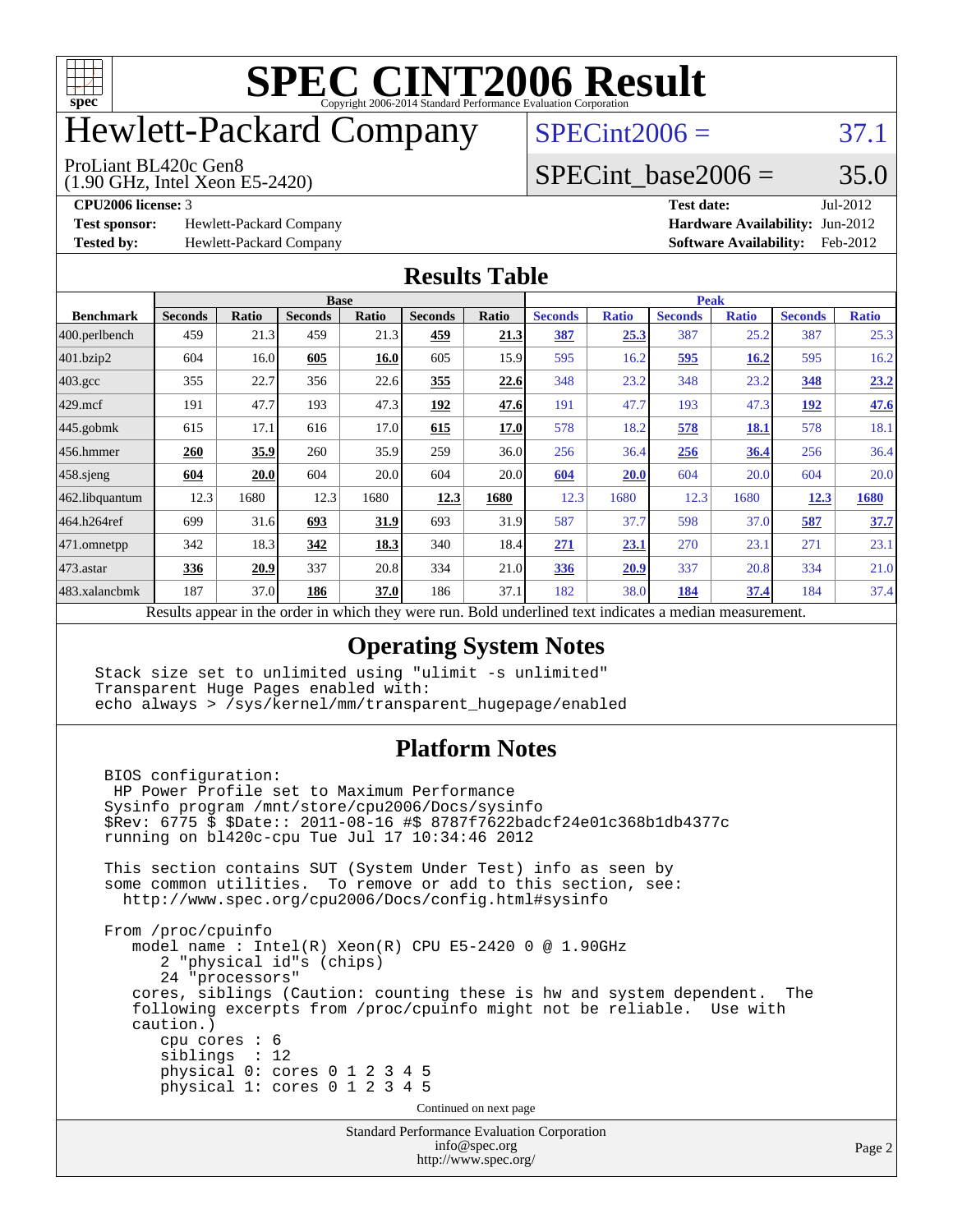

# Hewlett-Packard Company

ProLiant BL420c Gen8

 $SPECint2006 = 37.1$  $SPECint2006 = 37.1$ 

SPECint base2006 =  $35.0$ 

**[Test sponsor:](http://www.spec.org/auto/cpu2006/Docs/result-fields.html#Testsponsor)** Hewlett-Packard Company **[Hardware Availability:](http://www.spec.org/auto/cpu2006/Docs/result-fields.html#HardwareAvailability)** Jun-2012 **[Tested by:](http://www.spec.org/auto/cpu2006/Docs/result-fields.html#Testedby)** Hewlett-Packard Company **[Software Availability:](http://www.spec.org/auto/cpu2006/Docs/result-fields.html#SoftwareAvailability)** Feb-2012

(1.90 GHz, Intel Xeon E5-2420)

**[CPU2006 license:](http://www.spec.org/auto/cpu2006/Docs/result-fields.html#CPU2006license)** 3 **[Test date:](http://www.spec.org/auto/cpu2006/Docs/result-fields.html#Testdate)** Jul-2012

#### **[Platform Notes \(Continued\)](http://www.spec.org/auto/cpu2006/Docs/result-fields.html#PlatformNotes)**

cache size : 15360 KB

 From /proc/meminfo MemTotal: 99026400 kB HugePages\_Total: 0<br>Hugepagesize: 2048 kB Hugepagesize:

 /usr/bin/lsb\_release -d Red Hat Enterprise Linux Server release 6.2 (Santiago)

 From /etc/\*release\* /etc/\*version\* redhat-release: Red Hat Enterprise Linux Server release 6.2 (Santiago)

 system-release: Red Hat Enterprise Linux Server release 6.2 (Santiago) system-release-cpe: cpe:/o:redhat:enterprise\_linux:6server:ga:server

uname -a:

 Linux bl420c-cpu 2.6.32-220.el6.x86\_64 #1 SMP Wed Nov 9 08:03:13 EST 2011 x86\_64 x86\_64 x86\_64 GNU/Linux

run-level 3 Jul 11 23:26

 SPEC is set to: /mnt/store/cpu2006 Filesystem Type Size Used Avail Use% Mounted on /dev/sda5 ext4 191G 14G 168G 8% /mnt/store

(End of data from sysinfo program)

#### **[General Notes](http://www.spec.org/auto/cpu2006/Docs/result-fields.html#GeneralNotes)**

 glibc-static-2.12-1.47.el6.x86\_64.rpm is added to enable static linking Environment variables set by runspec before the start of the run: LD\_LIBRARY\_PATH = "/opt/smartheap/:/opt/ic12-libs/intel64/" OMP\_NUM\_THREADS=12 KMP\_AFFINITY="granularity=fine,scatter"

#### **[Base Compiler Invocation](http://www.spec.org/auto/cpu2006/Docs/result-fields.html#BaseCompilerInvocation)**

[C benchmarks](http://www.spec.org/auto/cpu2006/Docs/result-fields.html#Cbenchmarks): [icc -m64](http://www.spec.org/cpu2006/results/res2012q3/cpu2006-20120813-24228.flags.html#user_CCbase_intel_icc_64bit_f346026e86af2a669e726fe758c88044)

[C++ benchmarks:](http://www.spec.org/auto/cpu2006/Docs/result-fields.html#CXXbenchmarks) [icpc -m64](http://www.spec.org/cpu2006/results/res2012q3/cpu2006-20120813-24228.flags.html#user_CXXbase_intel_icpc_64bit_fc66a5337ce925472a5c54ad6a0de310)

### **[Base Portability Flags](http://www.spec.org/auto/cpu2006/Docs/result-fields.html#BasePortabilityFlags)**

400.perlbench: [-DSPEC\\_CPU\\_LP64](http://www.spec.org/cpu2006/results/res2012q3/cpu2006-20120813-24228.flags.html#b400.perlbench_basePORTABILITY_DSPEC_CPU_LP64) [-DSPEC\\_CPU\\_LINUX\\_X64](http://www.spec.org/cpu2006/results/res2012q3/cpu2006-20120813-24228.flags.html#b400.perlbench_baseCPORTABILITY_DSPEC_CPU_LINUX_X64)

Continued on next page

Standard Performance Evaluation Corporation [info@spec.org](mailto:info@spec.org) <http://www.spec.org/>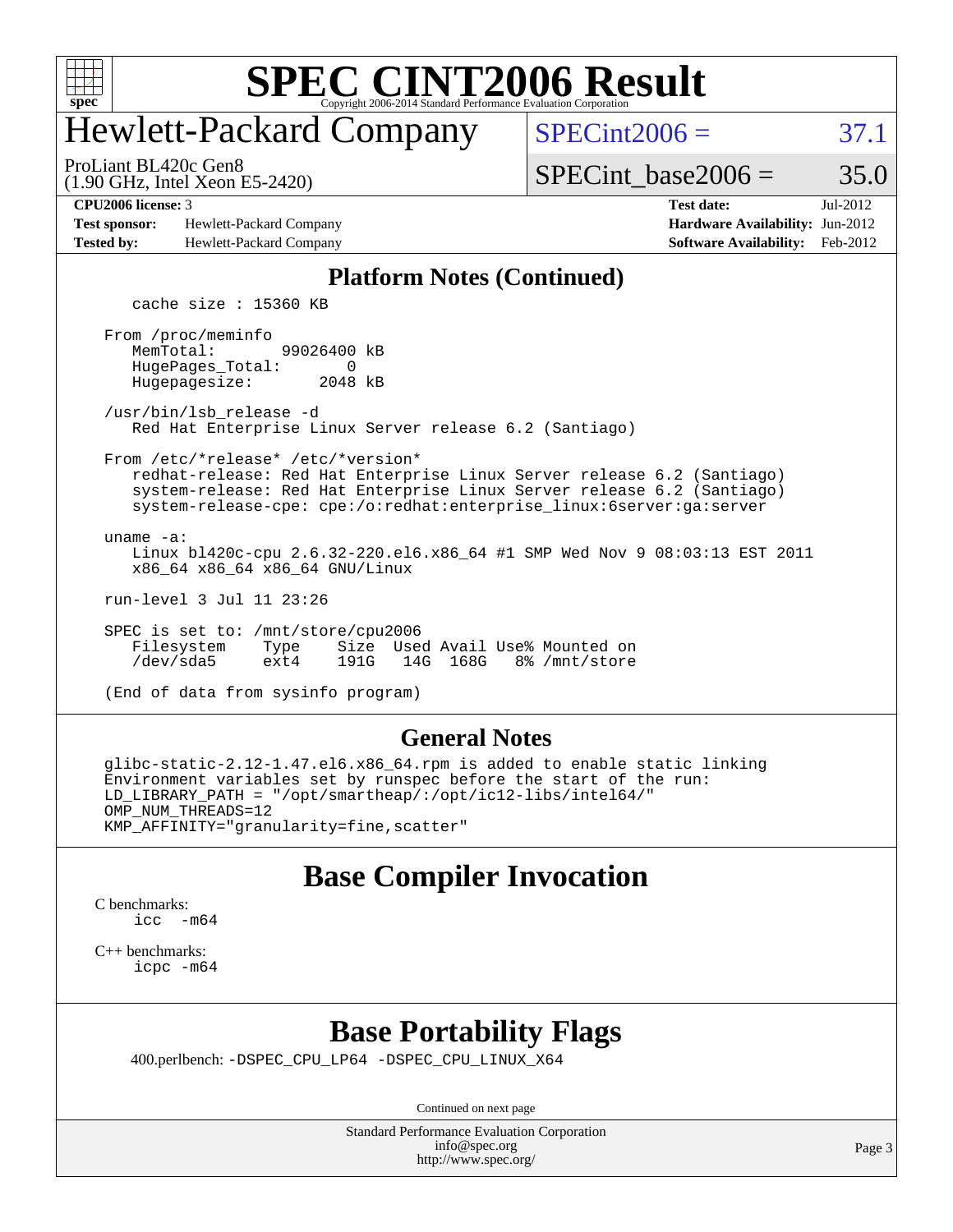

Hewlett-Packard Company

 $SPECint2006 = 37.1$  $SPECint2006 = 37.1$ 

(1.90 GHz, Intel Xeon E5-2420) ProLiant BL420c Gen8

SPECint base2006 =  $35.0$ 

**[Test sponsor:](http://www.spec.org/auto/cpu2006/Docs/result-fields.html#Testsponsor)** Hewlett-Packard Company **[Hardware Availability:](http://www.spec.org/auto/cpu2006/Docs/result-fields.html#HardwareAvailability)** Jun-2012 **[Tested by:](http://www.spec.org/auto/cpu2006/Docs/result-fields.html#Testedby)** Hewlett-Packard Company **[Software Availability:](http://www.spec.org/auto/cpu2006/Docs/result-fields.html#SoftwareAvailability)** Feb-2012

**[CPU2006 license:](http://www.spec.org/auto/cpu2006/Docs/result-fields.html#CPU2006license)** 3 **[Test date:](http://www.spec.org/auto/cpu2006/Docs/result-fields.html#Testdate)** Jul-2012

## **[Base Portability Flags \(Continued\)](http://www.spec.org/auto/cpu2006/Docs/result-fields.html#BasePortabilityFlags)**

 401.bzip2: [-DSPEC\\_CPU\\_LP64](http://www.spec.org/cpu2006/results/res2012q3/cpu2006-20120813-24228.flags.html#suite_basePORTABILITY401_bzip2_DSPEC_CPU_LP64) 403.gcc: [-DSPEC\\_CPU\\_LP64](http://www.spec.org/cpu2006/results/res2012q3/cpu2006-20120813-24228.flags.html#suite_basePORTABILITY403_gcc_DSPEC_CPU_LP64) 429.mcf: [-DSPEC\\_CPU\\_LP64](http://www.spec.org/cpu2006/results/res2012q3/cpu2006-20120813-24228.flags.html#suite_basePORTABILITY429_mcf_DSPEC_CPU_LP64) 445.gobmk: [-DSPEC\\_CPU\\_LP64](http://www.spec.org/cpu2006/results/res2012q3/cpu2006-20120813-24228.flags.html#suite_basePORTABILITY445_gobmk_DSPEC_CPU_LP64) 456.hmmer: [-DSPEC\\_CPU\\_LP64](http://www.spec.org/cpu2006/results/res2012q3/cpu2006-20120813-24228.flags.html#suite_basePORTABILITY456_hmmer_DSPEC_CPU_LP64) 458.sjeng: [-DSPEC\\_CPU\\_LP64](http://www.spec.org/cpu2006/results/res2012q3/cpu2006-20120813-24228.flags.html#suite_basePORTABILITY458_sjeng_DSPEC_CPU_LP64) 462.libquantum: [-DSPEC\\_CPU\\_LP64](http://www.spec.org/cpu2006/results/res2012q3/cpu2006-20120813-24228.flags.html#suite_basePORTABILITY462_libquantum_DSPEC_CPU_LP64) [-DSPEC\\_CPU\\_LINUX](http://www.spec.org/cpu2006/results/res2012q3/cpu2006-20120813-24228.flags.html#b462.libquantum_baseCPORTABILITY_DSPEC_CPU_LINUX) 464.h264ref: [-DSPEC\\_CPU\\_LP64](http://www.spec.org/cpu2006/results/res2012q3/cpu2006-20120813-24228.flags.html#suite_basePORTABILITY464_h264ref_DSPEC_CPU_LP64) 471.omnetpp: [-DSPEC\\_CPU\\_LP64](http://www.spec.org/cpu2006/results/res2012q3/cpu2006-20120813-24228.flags.html#suite_basePORTABILITY471_omnetpp_DSPEC_CPU_LP64) 473.astar: [-DSPEC\\_CPU\\_LP64](http://www.spec.org/cpu2006/results/res2012q3/cpu2006-20120813-24228.flags.html#suite_basePORTABILITY473_astar_DSPEC_CPU_LP64) 483.xalancbmk: [-DSPEC\\_CPU\\_LP64](http://www.spec.org/cpu2006/results/res2012q3/cpu2006-20120813-24228.flags.html#suite_basePORTABILITY483_xalancbmk_DSPEC_CPU_LP64) [-DSPEC\\_CPU\\_LINUX](http://www.spec.org/cpu2006/results/res2012q3/cpu2006-20120813-24228.flags.html#b483.xalancbmk_baseCXXPORTABILITY_DSPEC_CPU_LINUX)

#### **[Base Optimization Flags](http://www.spec.org/auto/cpu2006/Docs/result-fields.html#BaseOptimizationFlags)**

[C benchmarks](http://www.spec.org/auto/cpu2006/Docs/result-fields.html#Cbenchmarks):

[-xAVX](http://www.spec.org/cpu2006/results/res2012q3/cpu2006-20120813-24228.flags.html#user_CCbase_f-xAVX) [-ipo](http://www.spec.org/cpu2006/results/res2012q3/cpu2006-20120813-24228.flags.html#user_CCbase_f-ipo) [-O3](http://www.spec.org/cpu2006/results/res2012q3/cpu2006-20120813-24228.flags.html#user_CCbase_f-O3) [-no-prec-div](http://www.spec.org/cpu2006/results/res2012q3/cpu2006-20120813-24228.flags.html#user_CCbase_f-no-prec-div) [-parallel](http://www.spec.org/cpu2006/results/res2012q3/cpu2006-20120813-24228.flags.html#user_CCbase_f-parallel) [-opt-prefetch](http://www.spec.org/cpu2006/results/res2012q3/cpu2006-20120813-24228.flags.html#user_CCbase_f-opt-prefetch) [-auto-p32](http://www.spec.org/cpu2006/results/res2012q3/cpu2006-20120813-24228.flags.html#user_CCbase_f-auto-p32)

[C++ benchmarks:](http://www.spec.org/auto/cpu2006/Docs/result-fields.html#CXXbenchmarks)

[-xAVX](http://www.spec.org/cpu2006/results/res2012q3/cpu2006-20120813-24228.flags.html#user_CXXbase_f-xAVX) [-ipo](http://www.spec.org/cpu2006/results/res2012q3/cpu2006-20120813-24228.flags.html#user_CXXbase_f-ipo) [-O3](http://www.spec.org/cpu2006/results/res2012q3/cpu2006-20120813-24228.flags.html#user_CXXbase_f-O3) [-no-prec-div](http://www.spec.org/cpu2006/results/res2012q3/cpu2006-20120813-24228.flags.html#user_CXXbase_f-no-prec-div) [-opt-prefetch](http://www.spec.org/cpu2006/results/res2012q3/cpu2006-20120813-24228.flags.html#user_CXXbase_f-opt-prefetch) [-auto-p32](http://www.spec.org/cpu2006/results/res2012q3/cpu2006-20120813-24228.flags.html#user_CXXbase_f-auto-p32) [-Wl,-z,muldefs](http://www.spec.org/cpu2006/results/res2012q3/cpu2006-20120813-24228.flags.html#user_CXXbase_link_force_multiple1_74079c344b956b9658436fd1b6dd3a8a) [-L/opt/smartheap/ -lsmartheap64](http://www.spec.org/cpu2006/results/res2012q3/cpu2006-20120813-24228.flags.html#user_CXXbase_SmartHeap64_244937be1c1b138aaa2dba0901d2367d)

### **[Base Other Flags](http://www.spec.org/auto/cpu2006/Docs/result-fields.html#BaseOtherFlags)**

[C benchmarks](http://www.spec.org/auto/cpu2006/Docs/result-fields.html#Cbenchmarks):

403.gcc: [-Dalloca=\\_alloca](http://www.spec.org/cpu2006/results/res2012q3/cpu2006-20120813-24228.flags.html#b403.gcc_baseEXTRA_CFLAGS_Dalloca_be3056838c12de2578596ca5467af7f3)

#### **[Peak Compiler Invocation](http://www.spec.org/auto/cpu2006/Docs/result-fields.html#PeakCompilerInvocation)**

[C benchmarks \(except as noted below\)](http://www.spec.org/auto/cpu2006/Docs/result-fields.html#Cbenchmarksexceptasnotedbelow): [icc -m64](http://www.spec.org/cpu2006/results/res2012q3/cpu2006-20120813-24228.flags.html#user_CCpeak_intel_icc_64bit_f346026e86af2a669e726fe758c88044)

400.perlbench: [icc -m32](http://www.spec.org/cpu2006/results/res2012q3/cpu2006-20120813-24228.flags.html#user_peakCCLD400_perlbench_intel_icc_a6a621f8d50482236b970c6ac5f55f93)

445.gobmk: [icc -m32](http://www.spec.org/cpu2006/results/res2012q3/cpu2006-20120813-24228.flags.html#user_peakCCLD445_gobmk_intel_icc_a6a621f8d50482236b970c6ac5f55f93)

464.h264ref: [icc -m32](http://www.spec.org/cpu2006/results/res2012q3/cpu2006-20120813-24228.flags.html#user_peakCCLD464_h264ref_intel_icc_a6a621f8d50482236b970c6ac5f55f93)

[C++ benchmarks \(except as noted below\):](http://www.spec.org/auto/cpu2006/Docs/result-fields.html#CXXbenchmarksexceptasnotedbelow) [icpc -m32](http://www.spec.org/cpu2006/results/res2012q3/cpu2006-20120813-24228.flags.html#user_CXXpeak_intel_icpc_4e5a5ef1a53fd332b3c49e69c3330699)

473.astar: [icpc -m64](http://www.spec.org/cpu2006/results/res2012q3/cpu2006-20120813-24228.flags.html#user_peakCXXLD473_astar_intel_icpc_64bit_fc66a5337ce925472a5c54ad6a0de310)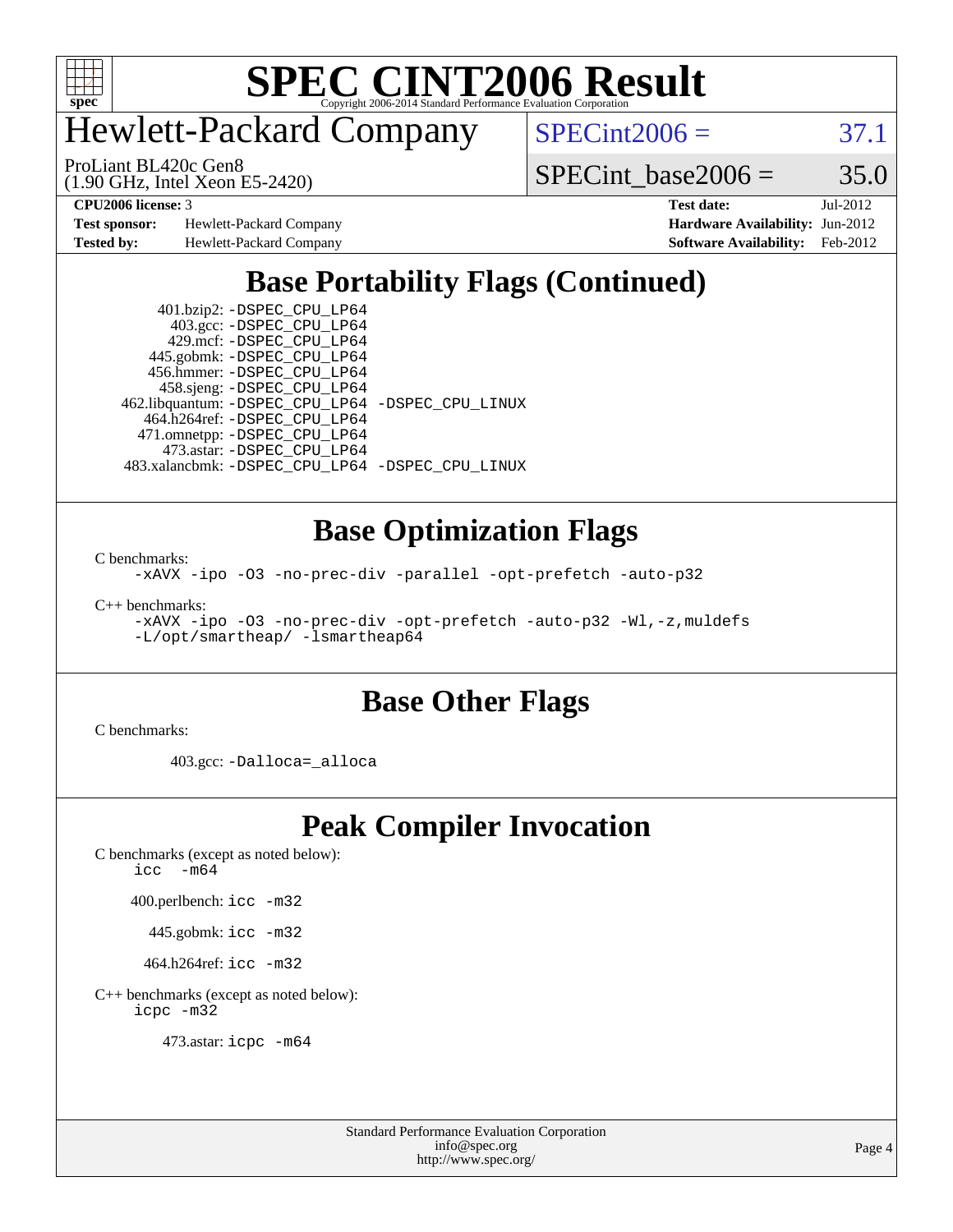

## Hewlett-Packard Company

 $SPECint2006 = 37.1$  $SPECint2006 = 37.1$ 

(1.90 GHz, Intel Xeon E5-2420) ProLiant BL420c Gen8

SPECint base2006 =  $35.0$ 

**[Test sponsor:](http://www.spec.org/auto/cpu2006/Docs/result-fields.html#Testsponsor)** Hewlett-Packard Company **[Hardware Availability:](http://www.spec.org/auto/cpu2006/Docs/result-fields.html#HardwareAvailability)** Jun-2012

**[CPU2006 license:](http://www.spec.org/auto/cpu2006/Docs/result-fields.html#CPU2006license)** 3 **[Test date:](http://www.spec.org/auto/cpu2006/Docs/result-fields.html#Testdate)** Jul-2012 **[Tested by:](http://www.spec.org/auto/cpu2006/Docs/result-fields.html#Testedby)** Hewlett-Packard Company **[Software Availability:](http://www.spec.org/auto/cpu2006/Docs/result-fields.html#SoftwareAvailability)** Feb-2012

#### **[Peak Portability Flags](http://www.spec.org/auto/cpu2006/Docs/result-fields.html#PeakPortabilityFlags)**

 400.perlbench: [-DSPEC\\_CPU\\_LINUX\\_IA32](http://www.spec.org/cpu2006/results/res2012q3/cpu2006-20120813-24228.flags.html#b400.perlbench_peakCPORTABILITY_DSPEC_CPU_LINUX_IA32) 401.bzip2: [-DSPEC\\_CPU\\_LP64](http://www.spec.org/cpu2006/results/res2012q3/cpu2006-20120813-24228.flags.html#suite_peakPORTABILITY401_bzip2_DSPEC_CPU_LP64) 403.gcc: [-DSPEC\\_CPU\\_LP64](http://www.spec.org/cpu2006/results/res2012q3/cpu2006-20120813-24228.flags.html#suite_peakPORTABILITY403_gcc_DSPEC_CPU_LP64) 429.mcf: [-DSPEC\\_CPU\\_LP64](http://www.spec.org/cpu2006/results/res2012q3/cpu2006-20120813-24228.flags.html#suite_peakPORTABILITY429_mcf_DSPEC_CPU_LP64) 456.hmmer: [-DSPEC\\_CPU\\_LP64](http://www.spec.org/cpu2006/results/res2012q3/cpu2006-20120813-24228.flags.html#suite_peakPORTABILITY456_hmmer_DSPEC_CPU_LP64) 458.sjeng: [-DSPEC\\_CPU\\_LP64](http://www.spec.org/cpu2006/results/res2012q3/cpu2006-20120813-24228.flags.html#suite_peakPORTABILITY458_sjeng_DSPEC_CPU_LP64) 462.libquantum: [-DSPEC\\_CPU\\_LP64](http://www.spec.org/cpu2006/results/res2012q3/cpu2006-20120813-24228.flags.html#suite_peakPORTABILITY462_libquantum_DSPEC_CPU_LP64) [-DSPEC\\_CPU\\_LINUX](http://www.spec.org/cpu2006/results/res2012q3/cpu2006-20120813-24228.flags.html#b462.libquantum_peakCPORTABILITY_DSPEC_CPU_LINUX) 473.astar: [-DSPEC\\_CPU\\_LP64](http://www.spec.org/cpu2006/results/res2012q3/cpu2006-20120813-24228.flags.html#suite_peakPORTABILITY473_astar_DSPEC_CPU_LP64) 483.xalancbmk: [-DSPEC\\_CPU\\_LINUX](http://www.spec.org/cpu2006/results/res2012q3/cpu2006-20120813-24228.flags.html#b483.xalancbmk_peakCXXPORTABILITY_DSPEC_CPU_LINUX)

## **[Peak Optimization Flags](http://www.spec.org/auto/cpu2006/Docs/result-fields.html#PeakOptimizationFlags)**

[C benchmarks](http://www.spec.org/auto/cpu2006/Docs/result-fields.html#Cbenchmarks):

```
 400.perlbench: -xAVX(pass 2) -prof-gen(pass 1) -ipo(pass 2) -O3(pass 2)
               -no-prec-div(pass 2) -prof-use(pass 2) -opt-prefetch
               -ansi-alias
        401.bzip2: -xAVX(pass 2) -prof-gen(pass 1) -ipo(pass 2) -O3(pass 2)
               -no-prec-div -prof-use(pass 2) -auto-ilp32 -opt-prefetch
               -ansi-alias
         403.gcc: -xAVX -ipo -O3 -no-prec-div -inline-calloc
               -opt-malloc-options=3 -auto-ilp32
        429.mcf: basepeak = yes
       445.gobmk: -xAVX(pass 2) -prof-gen(pass 1) -prof-use(pass 2)
               -ansi-alias
       456.hmmer: -xAVX -ipo -O3 -no-prec-div -unroll2 -auto-ilp32
               -ansi-alias
        458.sjeng: basepeak = yes
   462.libquantum: basepeak = yes
     -ipo(pass 2) -03(pass 2)-no-prec-div(pass 2) -prof-use(pass 2) -unroll2
               -ansi-alias
C++ benchmarks: 
      471.omnetpp: -xAVX(pass 2) -prof-gen(pass 1) -ipo(pass 2) -O3(pass 2)
               -no-prec-div(pass 2) -prof-use(pass 2)
               -opt-ra-region-strategy=block -ansi-alias
               -Wl,-z,muldefs -L/opt/smartheap/ -lsmartheap
                                     Continued on next page
```